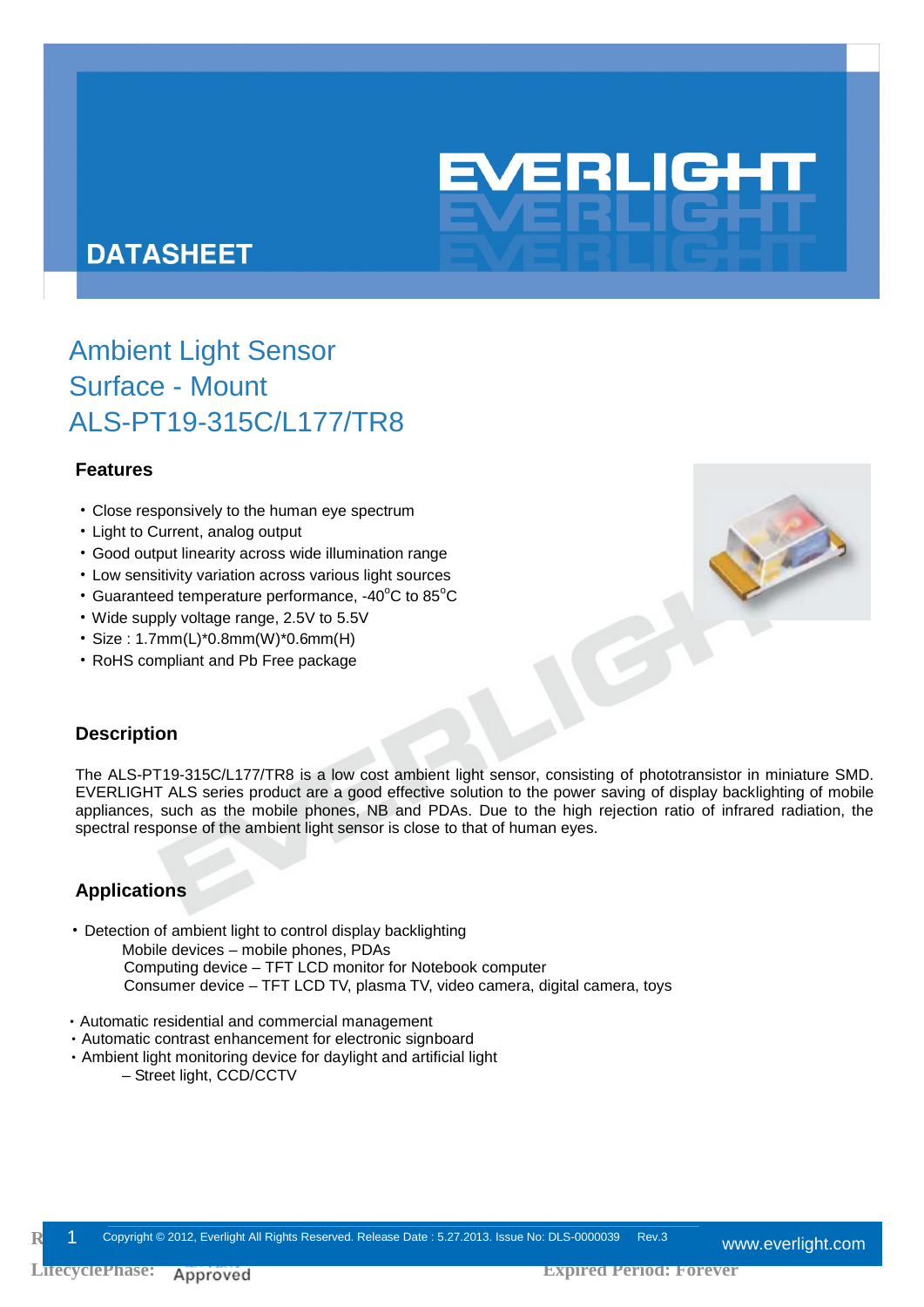**EVERLIGHT** 

# **Package Dimensions**



Collector Mark

### **Bottom View**

0.8

**Unit : mm Tolerances :** ±**0.1mm**

LifecyclePhase: Approved

 $0.8 \pm 0.1$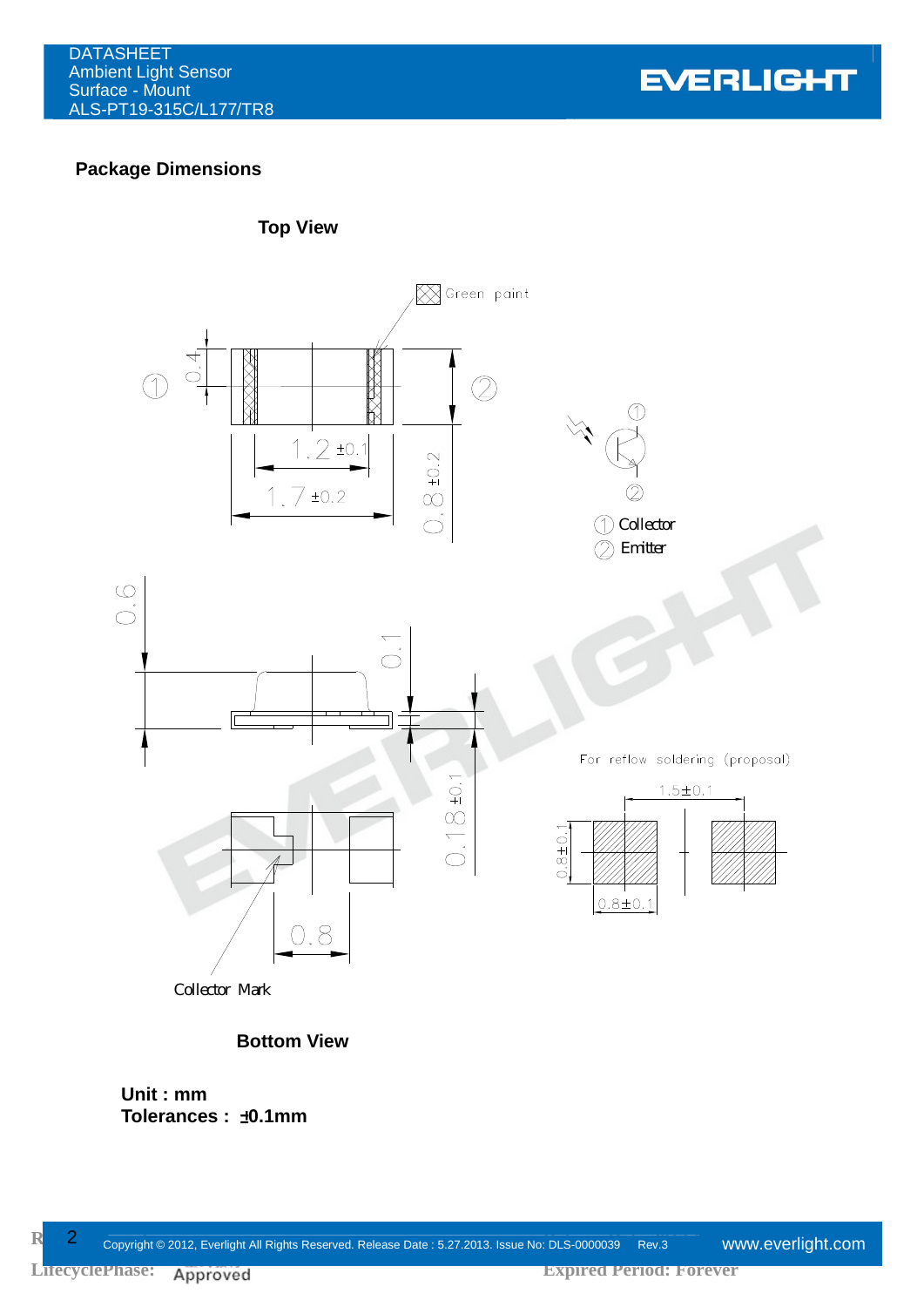# **Absolute Maximum Ratings**

| <b>Parameter</b>                    | <b>Symbol</b>    | Rating       | Unit        |
|-------------------------------------|------------------|--------------|-------------|
| <b>Supply Voltage</b>               | Vcc              | $-0.5 - 6.0$ |             |
| <b>Operating Temperature Range</b>  | Topr             | $-40 - +85$  | $^{\circ}C$ |
| <b>Storage Temperature Range</b>    | Tstg             | $-40 - +100$ | °C          |
| Soldering Temperature Range [Note1] | l <sub>sol</sub> | $260 \pm 10$ | °C          |

**Note1:** For detail reflow time and the recommended temperature profile, please refer to page 8.

# **Recommended Operating Conditions**

| <b>Parameter</b>             | <b>Symbol</b> | Min.  | Max.  | <b>Unit</b>  |
|------------------------------|---------------|-------|-------|--------------|
| <b>Operating Temperature</b> | Topr          | $-40$ | $+85$ | $^{\circ}$ C |
| <b>Supply Voltage</b>        | Vcc           | 2.5   | 5.5   | V            |
|                              |               |       |       |              |

A EFFL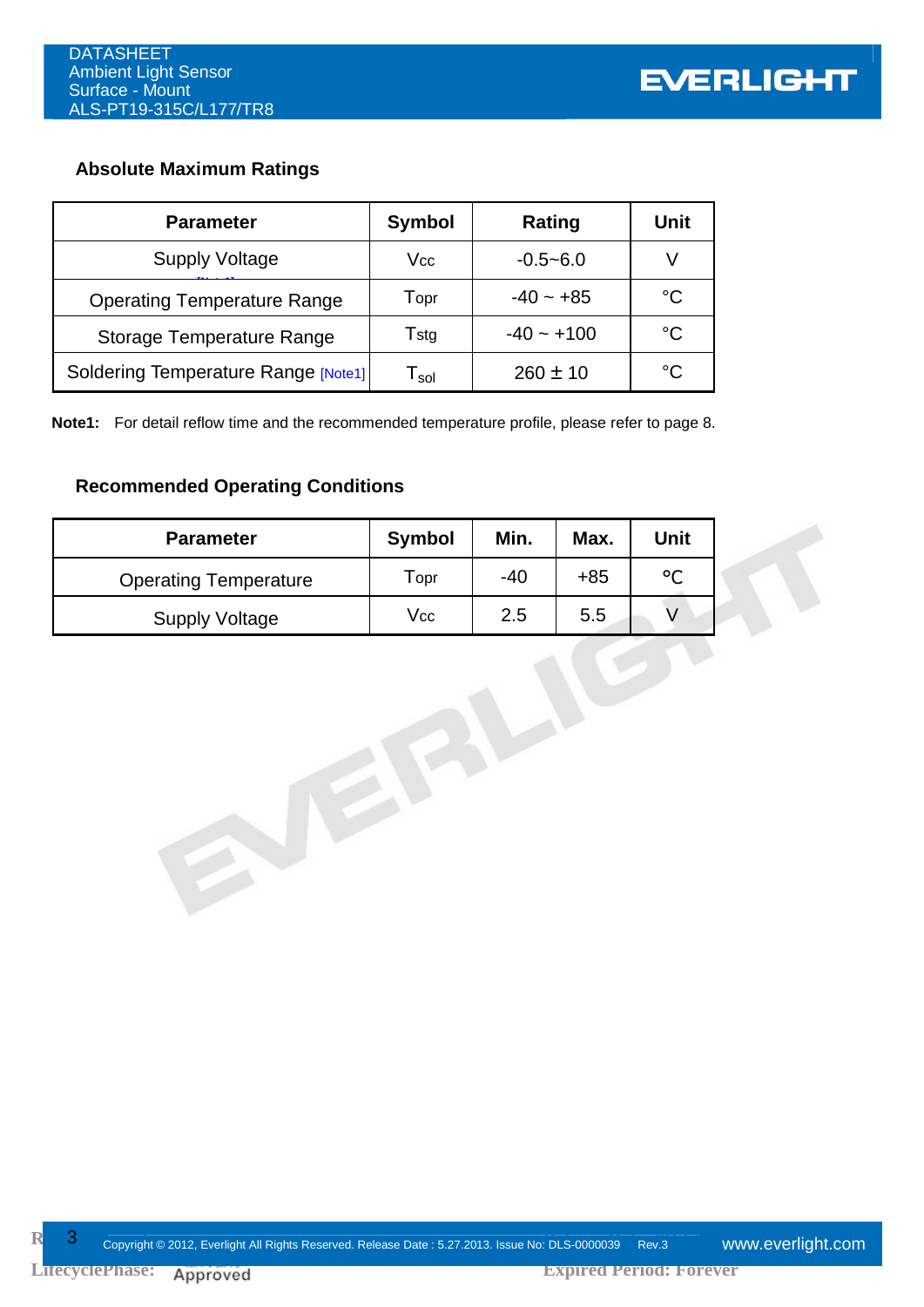# **Electrical and Optical Characteristics (Ta=25**℃**)**

| <b>Parameter</b>                                      | Symbol                             | MIN. | TYP. | MAX. | <b>Unit</b> | <b>Test Condition</b>                             |  |
|-------------------------------------------------------|------------------------------------|------|------|------|-------------|---------------------------------------------------|--|
| <b>Dark Current</b>                                   | $I_{\text{CEO}}$                   |      |      | 0.1  | uA          | $V_{CE}$ =10V, Ev= 0Lux                           |  |
| <b>Collector-Emitter</b><br><b>Saturation Voltage</b> | $V_{CE(sat)}$                      |      |      | 0.4  | V           | $I_c = 2mA$ , Ev= 1000Lux                         |  |
| <b>Light Current</b>                                  | $I_{PH1}$                          | 5    | 15   | ---  | uA          | $V_{CE}$ =5V, Ev= 100Lx<br>[Note1]                |  |
|                                                       | I <sub>PH2</sub>                   | 50   | 150  |      | uA          | $V_{CE}$ =5V, Ev= 1000Lx<br>[Note1]               |  |
|                                                       | I <sub>PH3</sub>                   | 140  | 520  |      | uA          | $V_{CE}$ =5V, Ev= 1000Lx<br>[Note2]               |  |
| <b>Photocurrent Ratio</b>                             | I <sub>PH3</sub> /I <sub>PH2</sub> |      | 3.5  |      |             | $V_{CE}$ =5V, Ev= 1000Lx                          |  |
| <b>Saturation Output</b><br>Voltage                   | Vo                                 | 4.5  | 4.6  |      | $\vee$      | Vcc=5V, $E_v = 1000$ Lx<br>[Note2]<br>$R_L = 75K$ |  |
| <b>Peak Sensitivity</b><br>Wavelength                 | $\lambda_{\rm p}$                  |      | 630  |      | nm          |                                                   |  |
| Sensitivity Wavelength<br>Range                       | $\lambda$                          | 390  |      | 700  | nm          |                                                   |  |
| Rise time                                             | tr                                 |      | 0.11 |      | ms          | $V_{\text{CC}} = 5 V$<br>$R_L = 7.5K\Omega$       |  |
| <b>Fall time</b>                                      | tf                                 |      | 0.22 |      | ms          |                                                   |  |

### Note:

1. White Fluorescent light (Color Temperature = 6500K) is used as light source. However, White LED is substituted in mass production.

2. Illuminance by CIE standard illuminant-A / 2856K, incandescent lamp.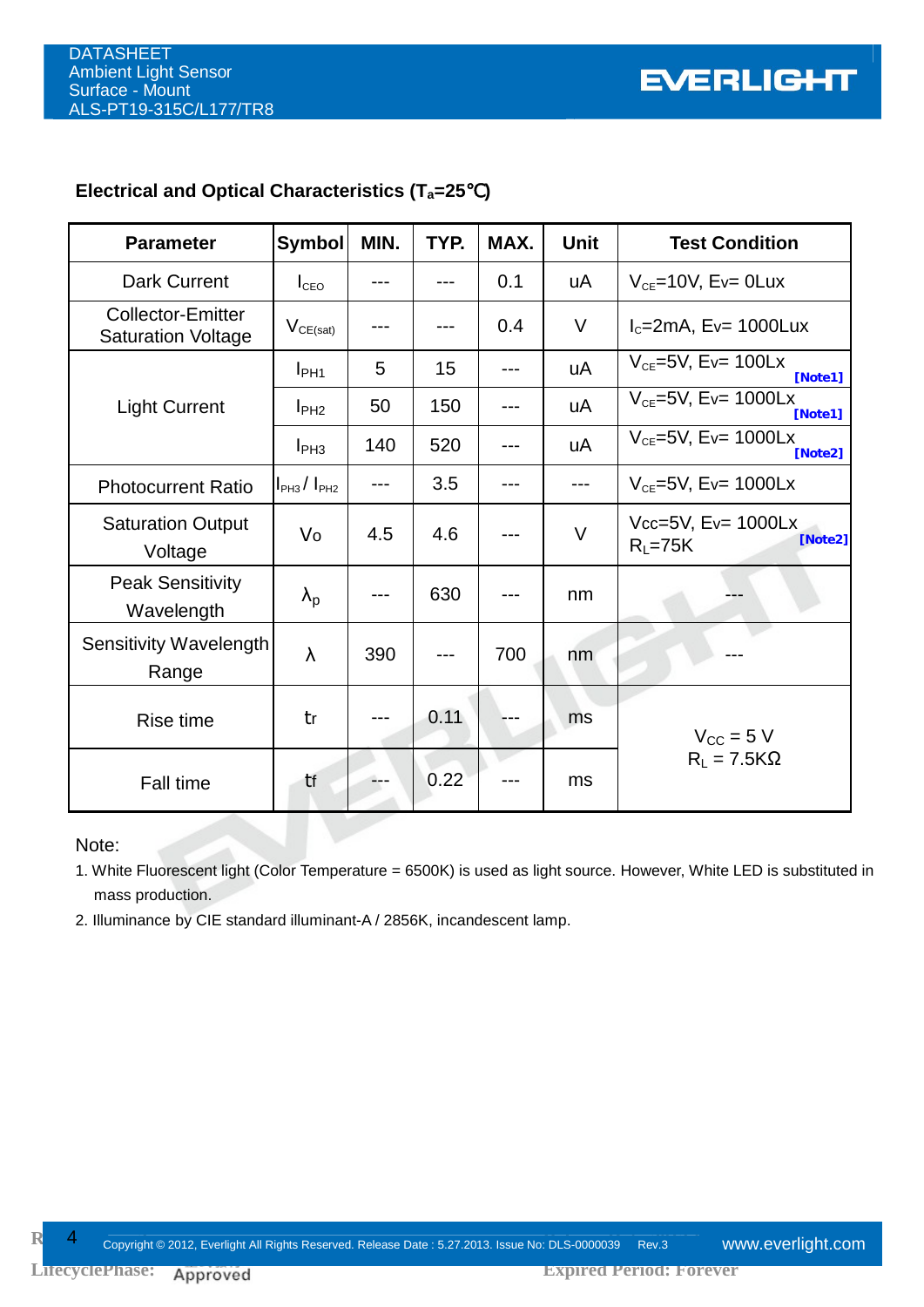### **Typical Electrical and Optical Characteristics Curves**

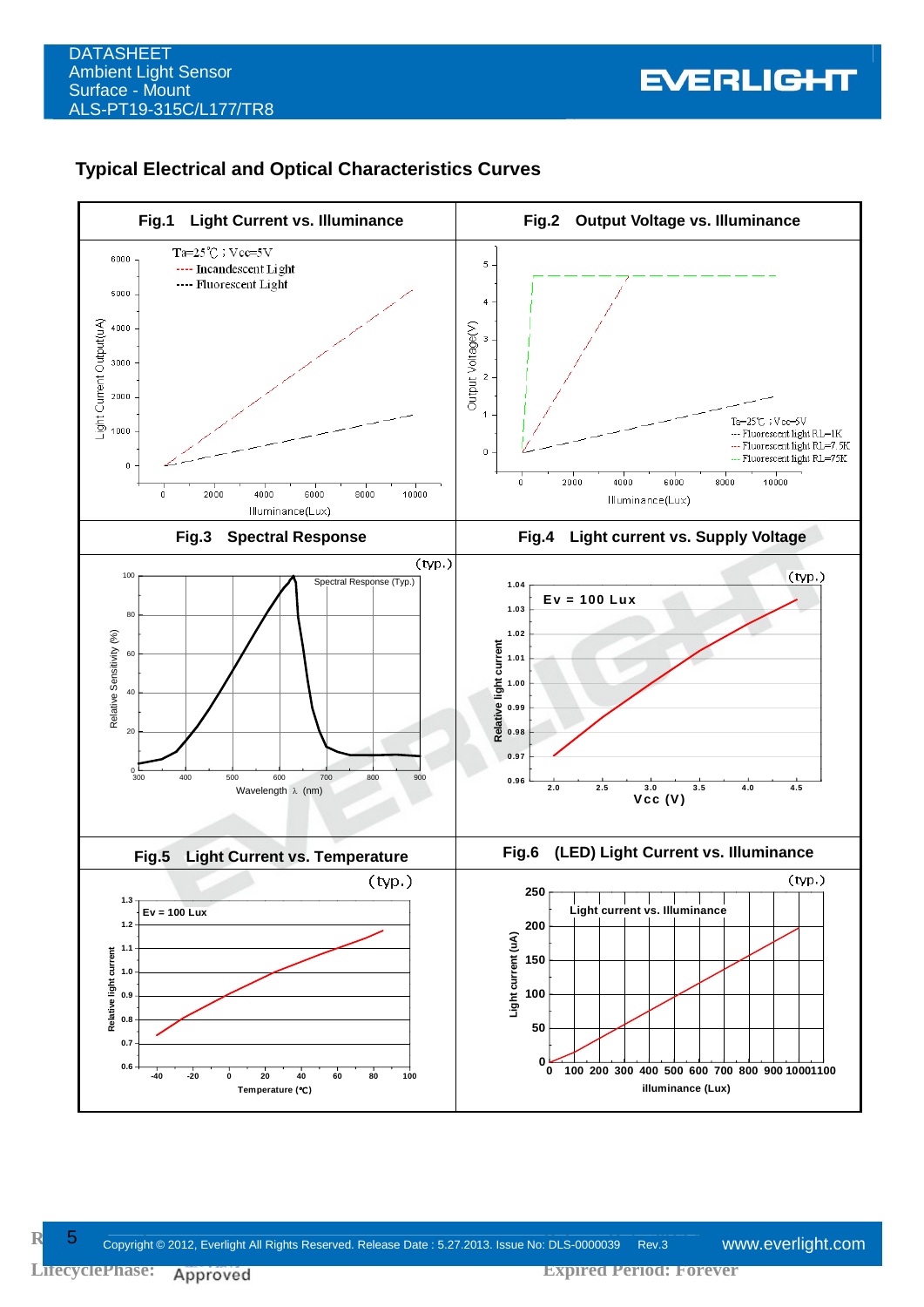

### **Converting Photocurrent to Voltage**



#### Note:

- 1. The output voltage (Vout) is the product of photocurrent (IPH) and loading resistor (RL)
- 2. A right loading resistor shall be chosen to meet the requirement of maximum ambient light, and output saturation voltage:

V**out**(max.) = I**PH**(max.) × R**<sup>L</sup>** V**out**(saturation) V**cc** 0.4V

R**L** × C**<sup>L</sup>** 0.5 (empirical data)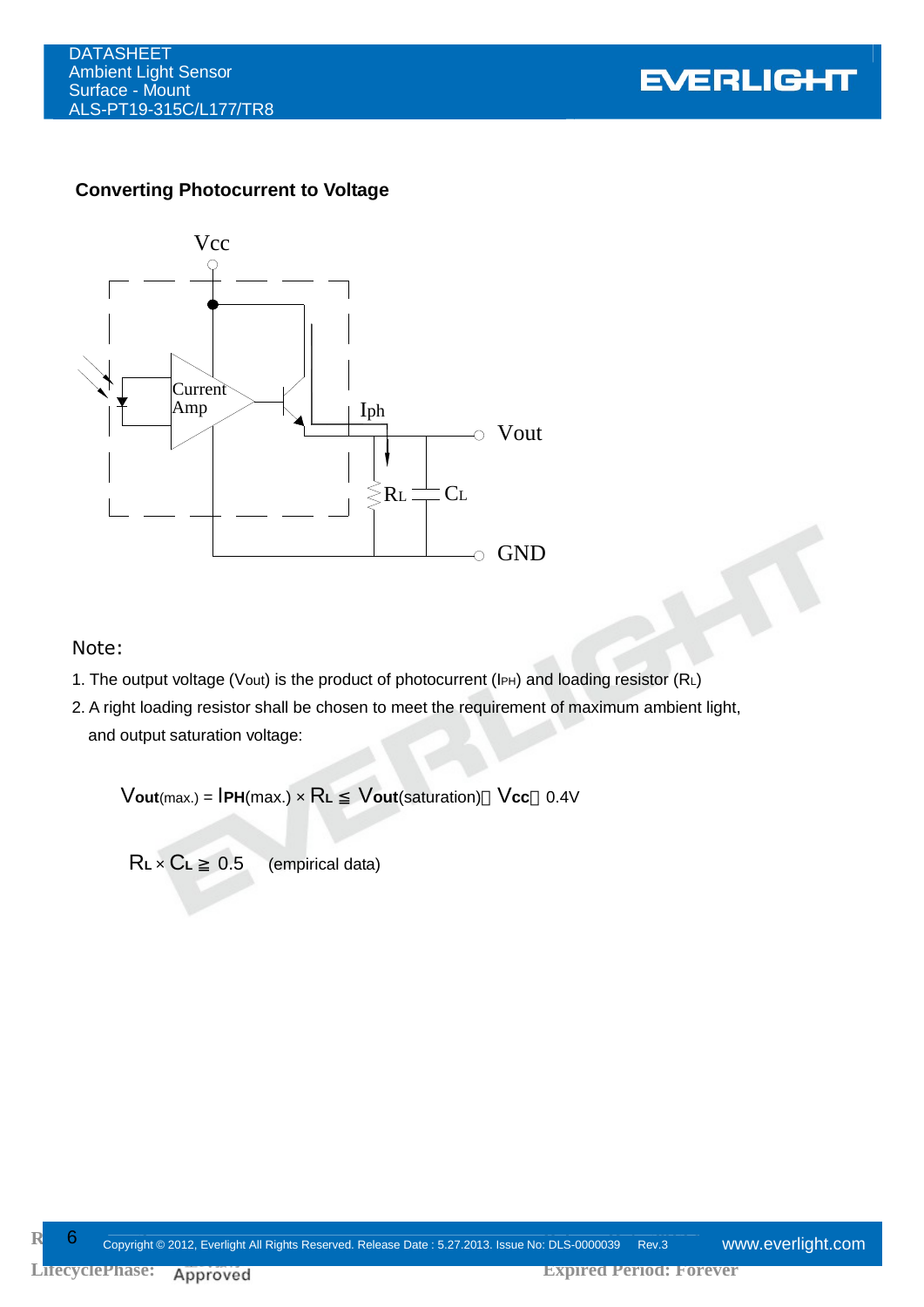# **EVERLIGHT**

### **Recommended method of storage**

Reflow Terms: JEDEC Level 4 Specification

Dry box storage is recommended as soon as the aluminum bag has been opened prevent

1. Over-current-proof

Customer must apply resistors for protection, otherwise slight voltage shift might cause

big current happen. (Burned-out might happen).

- 2. Storage
	- (1) Do not open moisture proof bag before components are ready to use.
	- (2) Before opening moisture proof bag, components should be kept at 30 or less and 90%RH or less.
	- (3) Components should be used within a year.
	- (4) After opened moisture proof bag, components should be kept at 30 or less and

70%RH or less.

- (5) Components should be used within 72 hours after opened moisture proof bag.
- (6) If the moisture absorbent material (silica gel) has faded away or the components have exceeded the storage time, baking treatment should be performed using the following conditions. (Baking treatment:  $60±5$  for 24 hours)

#### **ESD Precaution:**

Proper storage and handing procedures should be followed to prevent ESD damage to the devices especially when they are removed from the Anti-static bag. Electro-Static Sensitive Devices warning labels are on the packing.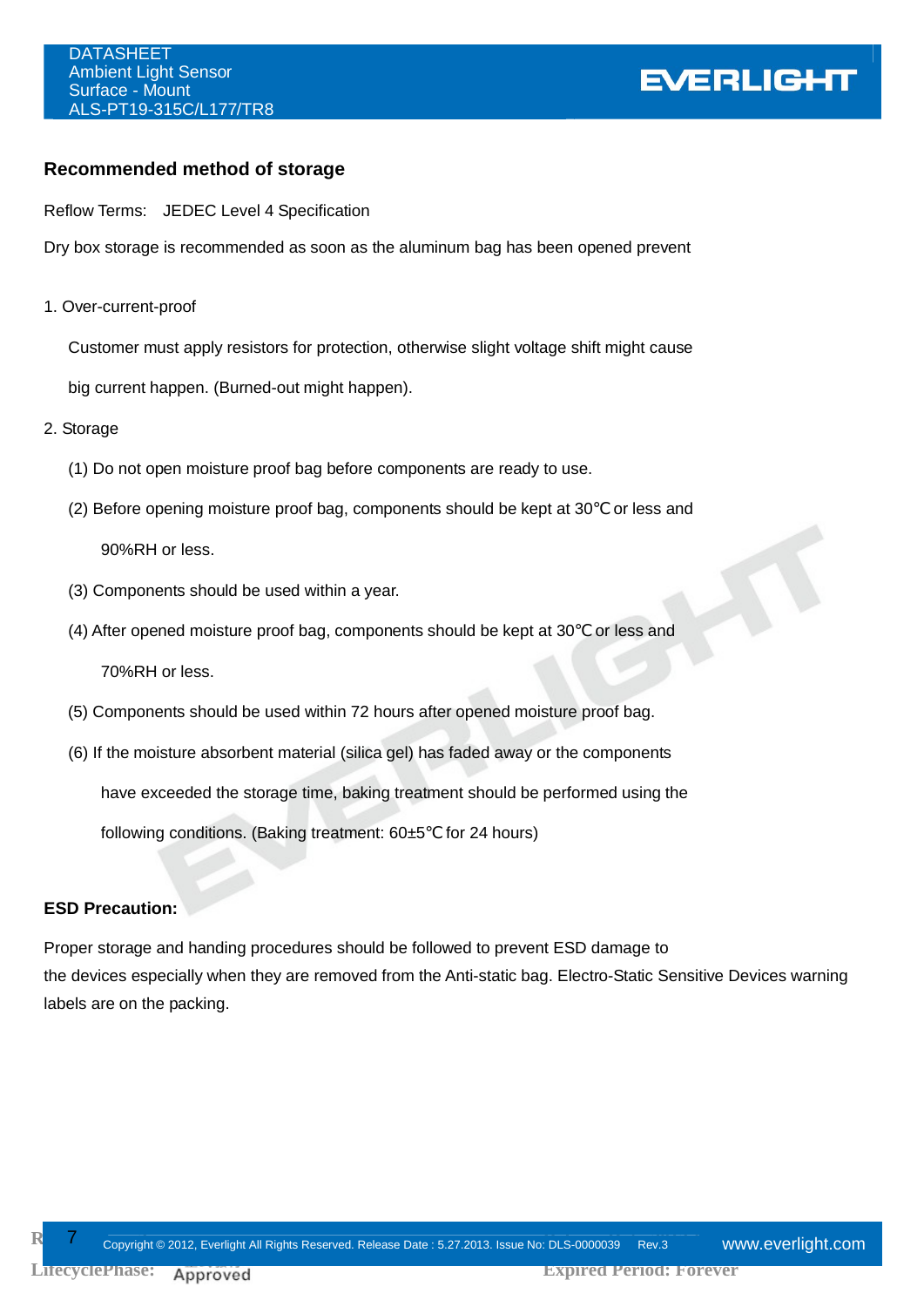

## **Recommended Solder Profile**



Notice:

- (1) Reflow soldering should not be done more than two times.
- (2) When soldering, do not put stress on the devices during heating.
- (3) After soldering, do not warp the circuit board.

### **Soldering Iron**

Each terminal is to go to the tip of soldering iron temperature less than 350 for 3 seconds within once in less than the soldering iron capacity 25W. Leave two seconds and more intervals, and do soldering of each terminal. Be careful because the damage of the product is often started at the time of the hand solder.

### **Repairing**

Repair should not be done after the device have been soldered. When repairing is unavoidable, a double-head soldering iron should be used (as below figure). It should be confirmed beforehand whether the characteristics of the device will or will not be damaged by repairing.

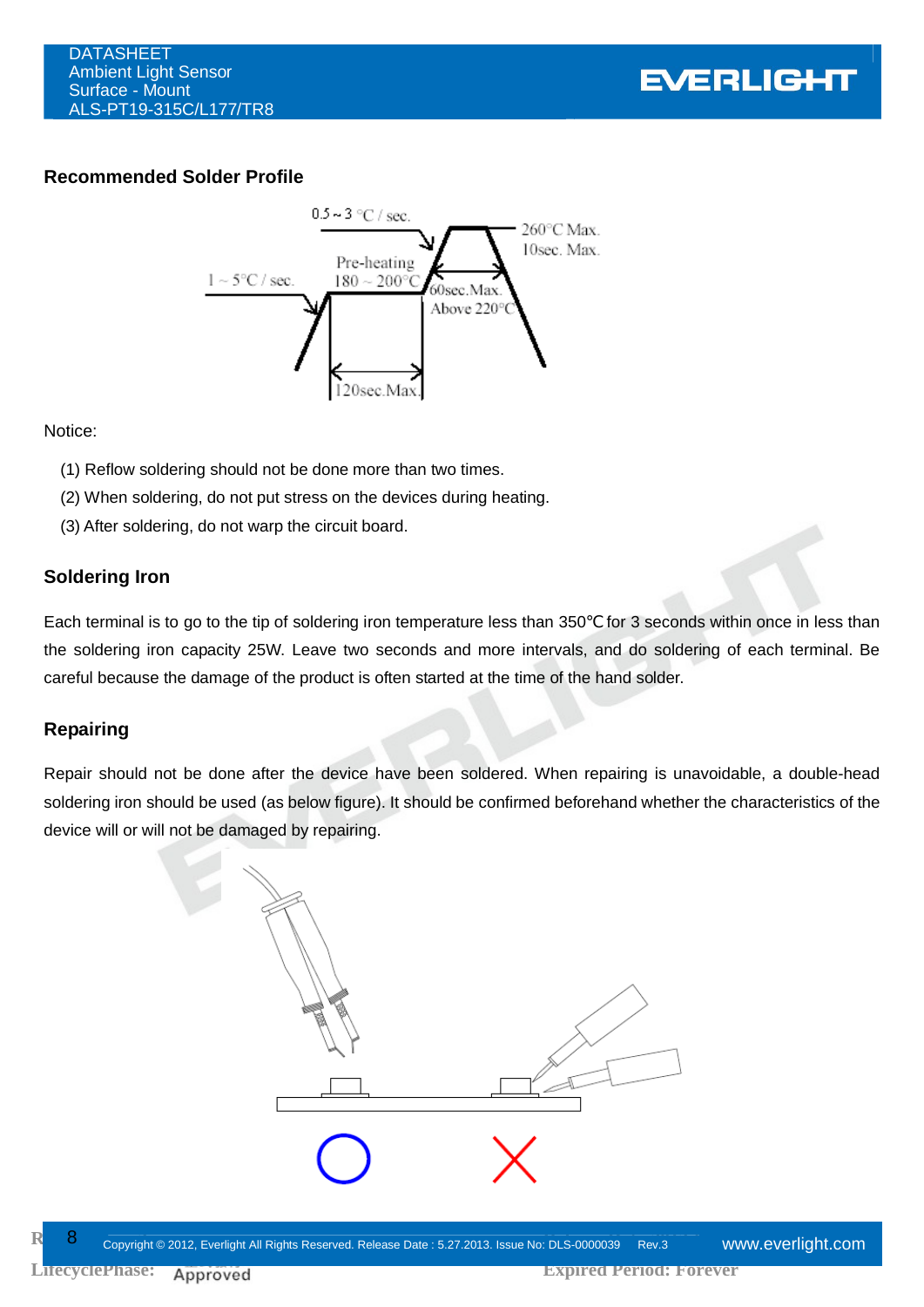**EVERLIGHT** 

# **Packing Quantity Specification**

### 3000 PCS/ 1 Reel

### **Label Format**

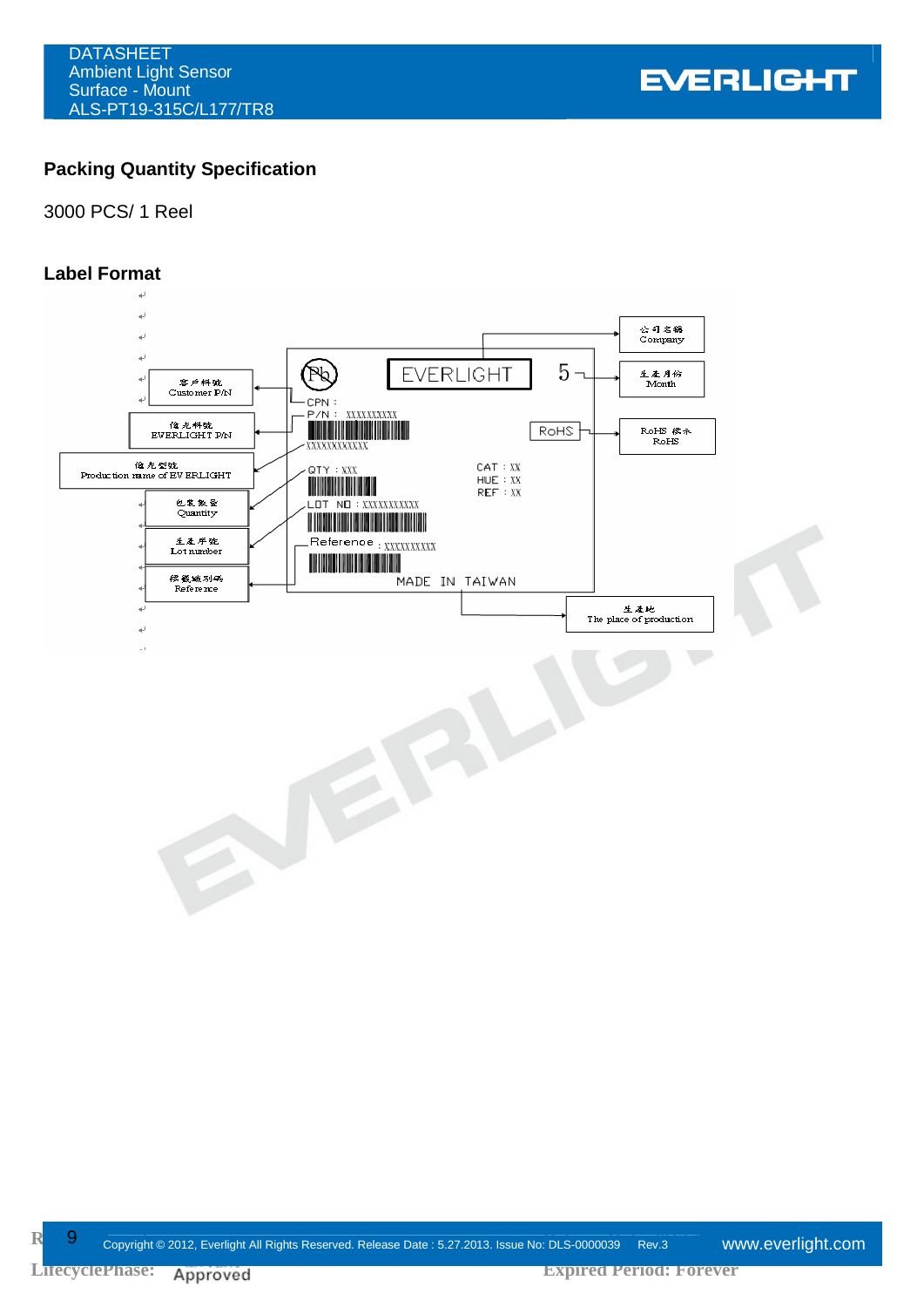

## **Reel Dimensions**



## **Tape Dimensions**



Unit: mm Tolerance: ±0.1mm